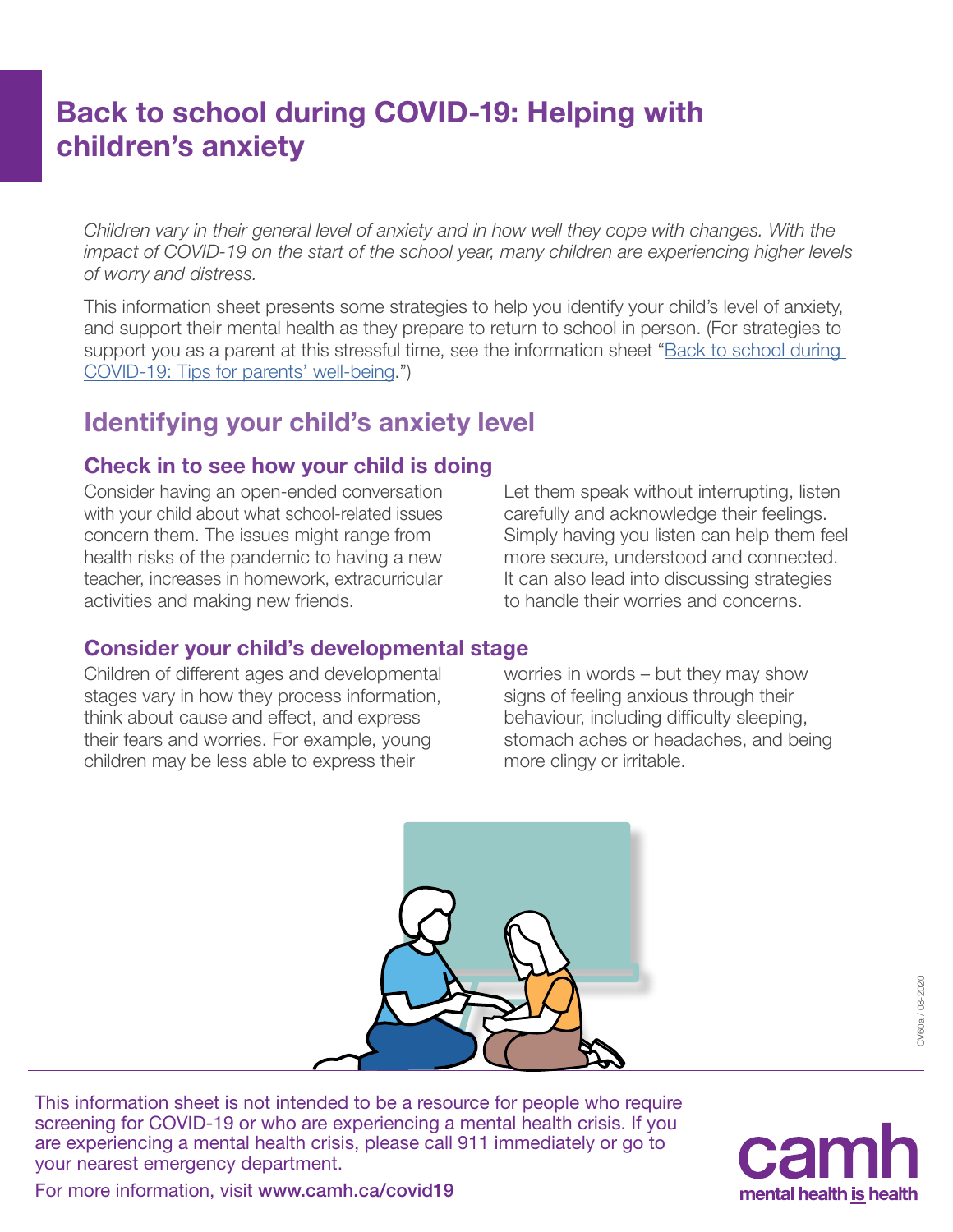## Ways to help with children's anxiety about going back to school

#### Structure and routines

For most children, going back to school will mean adjusting to a more structured schedule. You can prepare your child by gradually shifting to a routine that is closer to the school day.

For instance, if they have been getting up later than usual, gradually move their wake-up time and bedtime earlier. This will help their sleep schedule adjust to match the school day. You can also schedule other activities, like family meals, chores, reading and screen time, to help your child readjust to a daily routine. Start a few weeks before school begins so you can increase structure gradually.

Your family may also have routines or rituals to prepare for back-to-school, such as buying school supplies or clothes. If you make these regular back-to-school steps creative or fun in some way, it may be reassuring for your kids and help them prepare mentally for school.





#### Praise and special time

Positive parenting strategies, such as praise and spending time focused on doing activities with your child, are a powerful way to prepare your child to cope with stressful situations.

*Praise* is most effective when you give it right after children behave positively, and when it is specific. For example, "I like the way you got ready for bed tonight without me reminding you" is more specific than simply saying "Good job!" Choose a small number of behaviours you would like your child to develop, and focus on praising these.

*Special time* means spending a small amount of time (maybe 15 minutes a day) doing an activity your child enjoys. Let them choose the activity you will do together – although hands-on activities allow for more connection than playing video games or watching TV. During this time, your only goal is to spend time with your child and enjoy an activity together – avoid asking questions, bringing up difficult topics or correcting their behaviour.